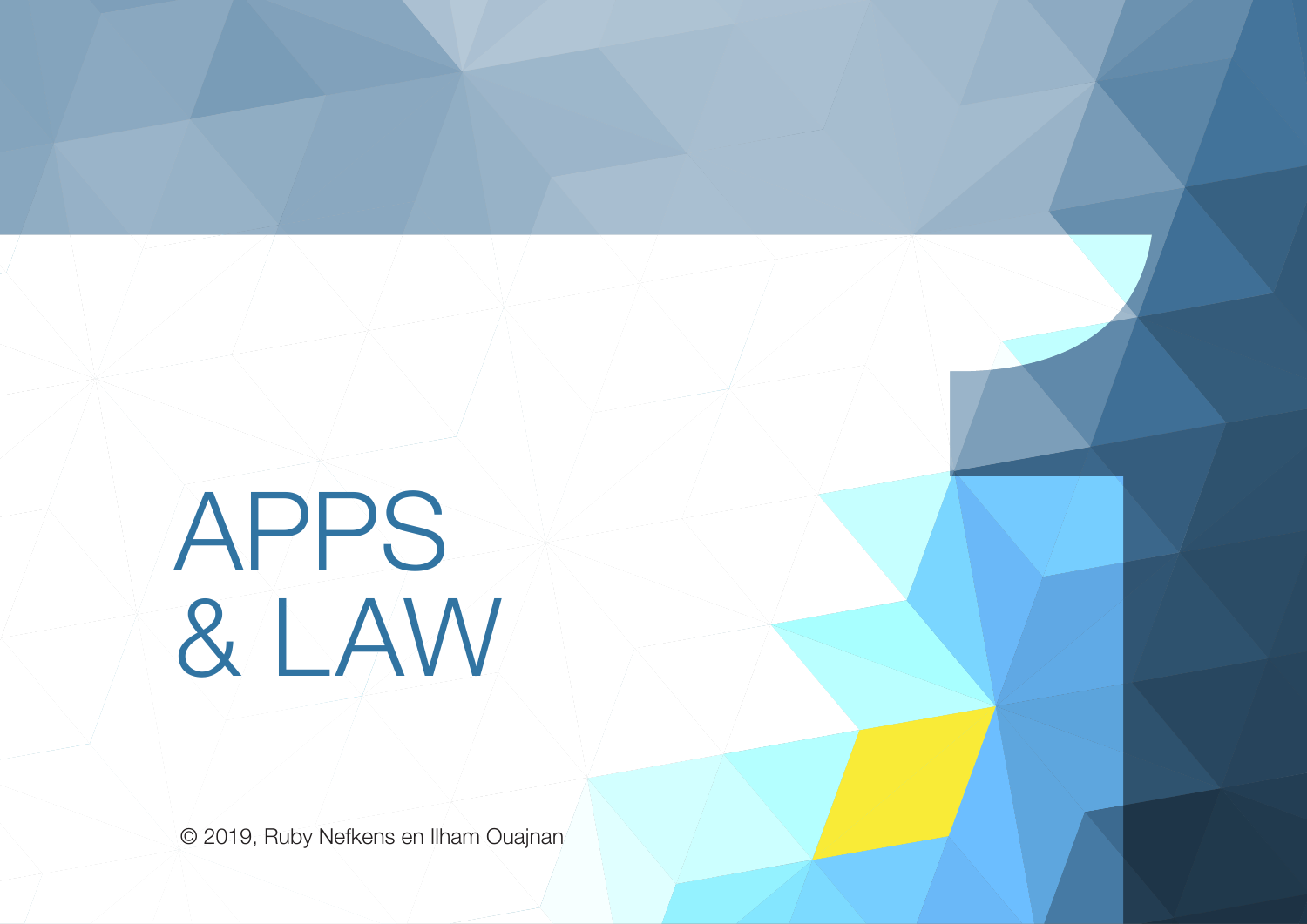# Apps and law

Creating an app always starts with an idea. During the development process from idea to app, many topics need to be addressed, including legal issues. And although legal issues might not always come to mind from the start, we recommend that you do consider them from the very beginning.

On the one hand, an app must comply with applicable laws and regulations, including those regarding privacy. However, on the other hand an app can also be used to create exclusive rights that can prevent others from copying it.

Where more than one party is involved in the development of the app, it is highly advisable to clearly define the rights of the parties involved in writing.

We explain below the various laws and legal issues you may be confronted with during the development or the use of an app.

# **Copyright**

Copyright plays a role in several aspects of an app. Take for example the icon, the interface and the software of the app. These are copyright protected on condition that they are 'original' i.e. not copied from another app and have an 'individual character' i.e. contain elements created specifically by the author.

To obtain copyright, registration is not required. The term of copyright protection runs up to 70 years after the death of the creator(s).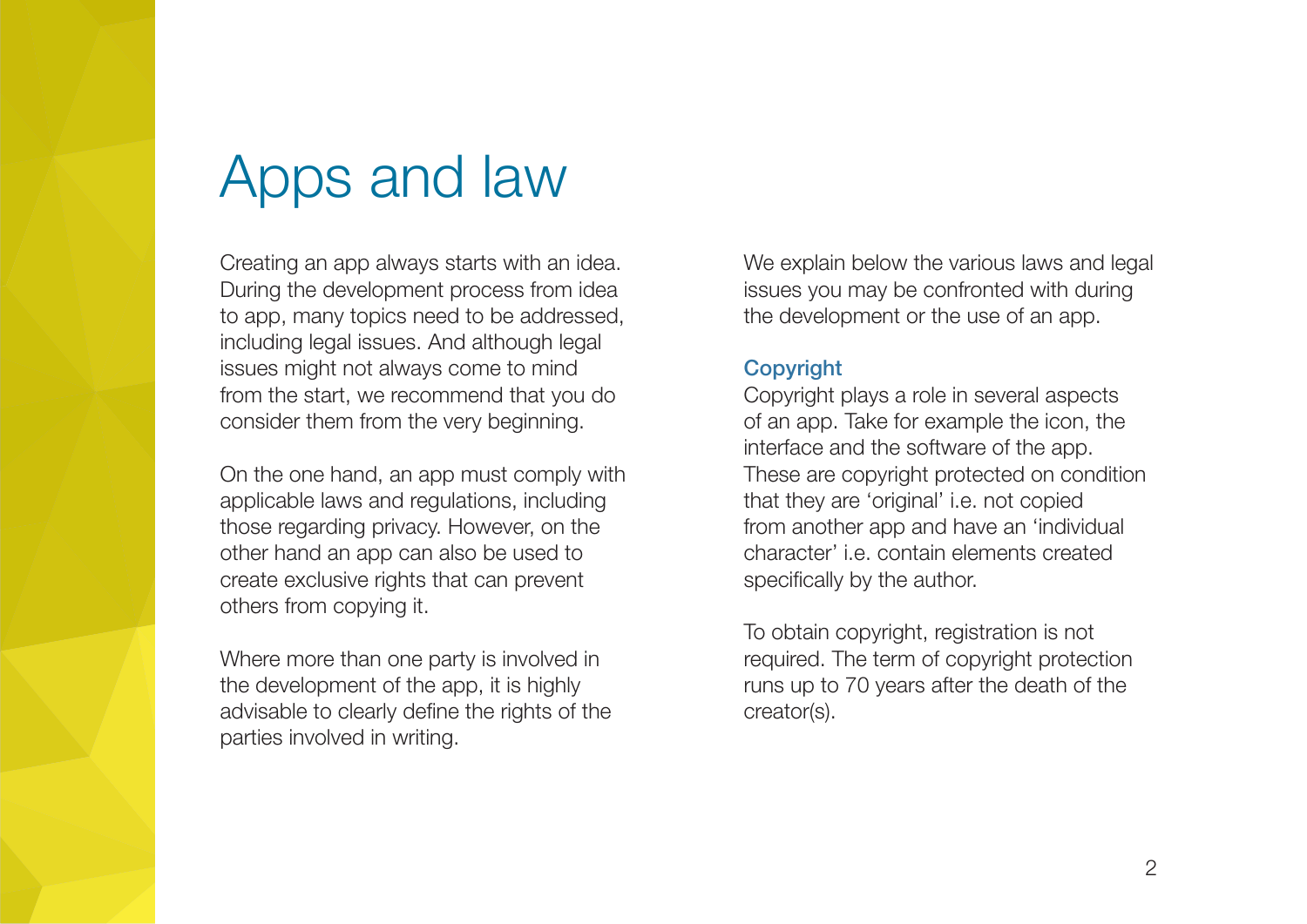Different parties may be holders of copyright to all or any part of the app. If, for example, an employee's job description includes app development, his employer will be considered as the author of the app.

If you have developed the app or the app has been developed to your specification and under your guidance and supervision as a client, you will be considered as the author.

An app can also be developed by a team, whereby each team member has his own role. In this case, all parties involved in the creative process may own the copyright. Furthermore, the entity that publishes the app as if it were its own and without mentioning the name of a natural person will be considered as the copyright holder.

# Design right

The icon and the interface (the design) of the app can be protected by design rights. In order to qualify for a design right,

the design of the app should be 'new' enough and have a character of its own. The app must not be identical or very similar to an existing app. Its design must also generate a 'different overall impression' from the apps that are already on the market.

To establish a design right the app design must be registered. This can be done through the relevant bodies in the countries where you want to obtain the design rights. For the Benelux and Europe, the design must be registered within 12 months after the app is made publicly available. The term of protection for a design registration is 5 years and may be extended 4 times by a period of 5 years to a maximum of 25 years.

There is also a European unregistered design right. For this design right a registration is not required. A European unregistered design right protects your app from any identical copy for a period of three years after the app was made available to the public.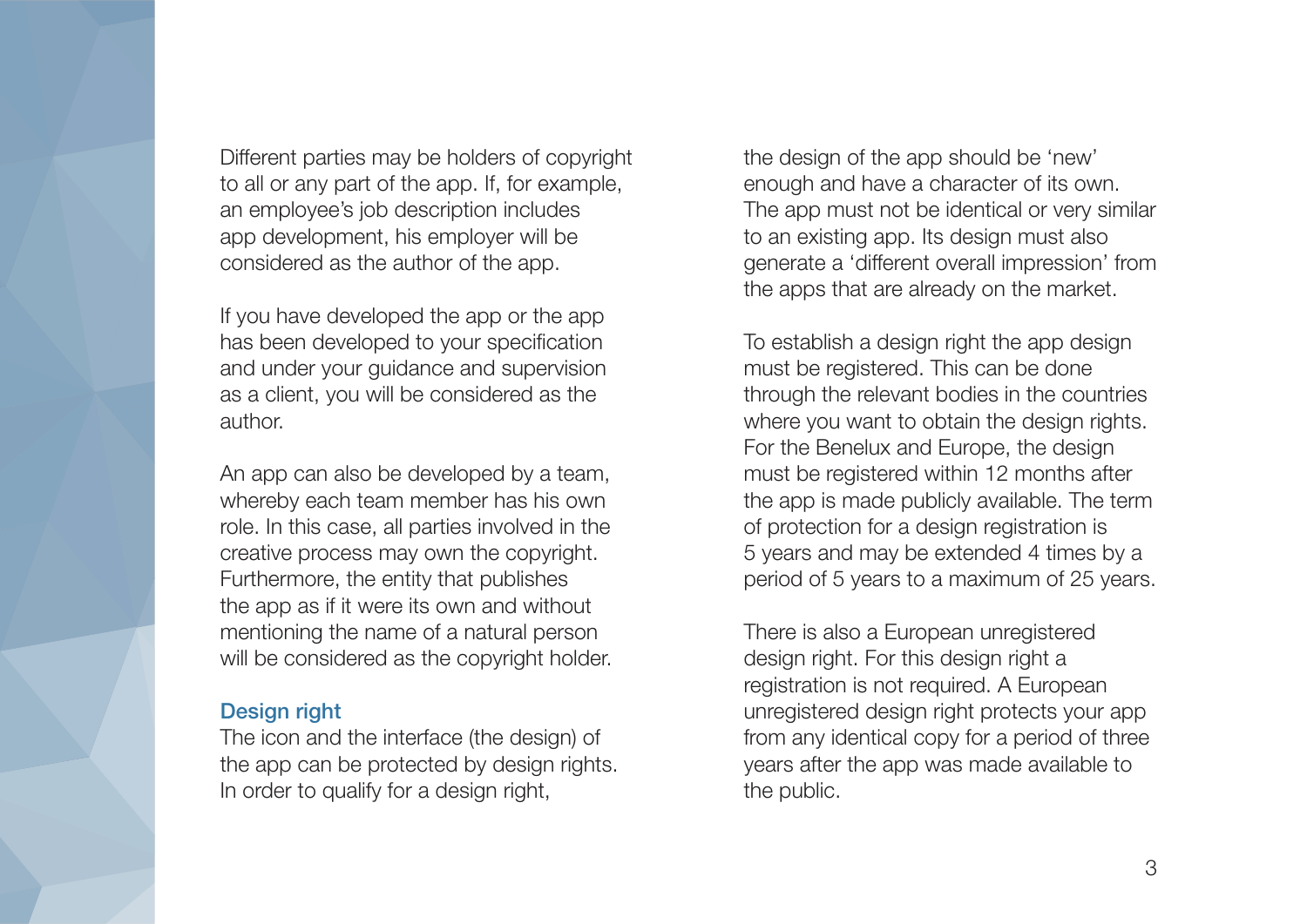To determine who is the designer of an app design special provisions apply to app designs that are registered in the Benelux. As the designer is the copyright holder of the design, these provisions mainly have consequences for copyright protection. For example, an employer is considered as the designer of an app design when an employee has designed the app during the exercise of his function. Furthermore, when the app is designed because of a specific order, the person who placed the order is considered as the designer.

# Trademark right

The first thing a user sees is the icon and the name of the app. These distinguish the app from other apps. To protect the icon and the name, you can register both as a trademark.

A trademark can be a word or a logo, or a combination thereof, and must meet a number of requirements. One of the requirements is that the icon or name must be distinctive and not descriptive for the app: descriptive words or characters cannot be registered as a trademark.

For example, the trademark 'game app' for an app that provides you with a game to play, is not permissible because it is descriptive of the type of app.

To obtain a trademark right, a registration is required through the relevant bodies in those countries where you want to obtain the trademark right. The term of protection for a trademark is 10 years after the trademark registration is obtained and can be renewed indefinitely.

Before considering a trademark registration, it is recommended to double check if any registered trademarks resemble your chosen name or icon and to consider whether your trademark will qualify for registration.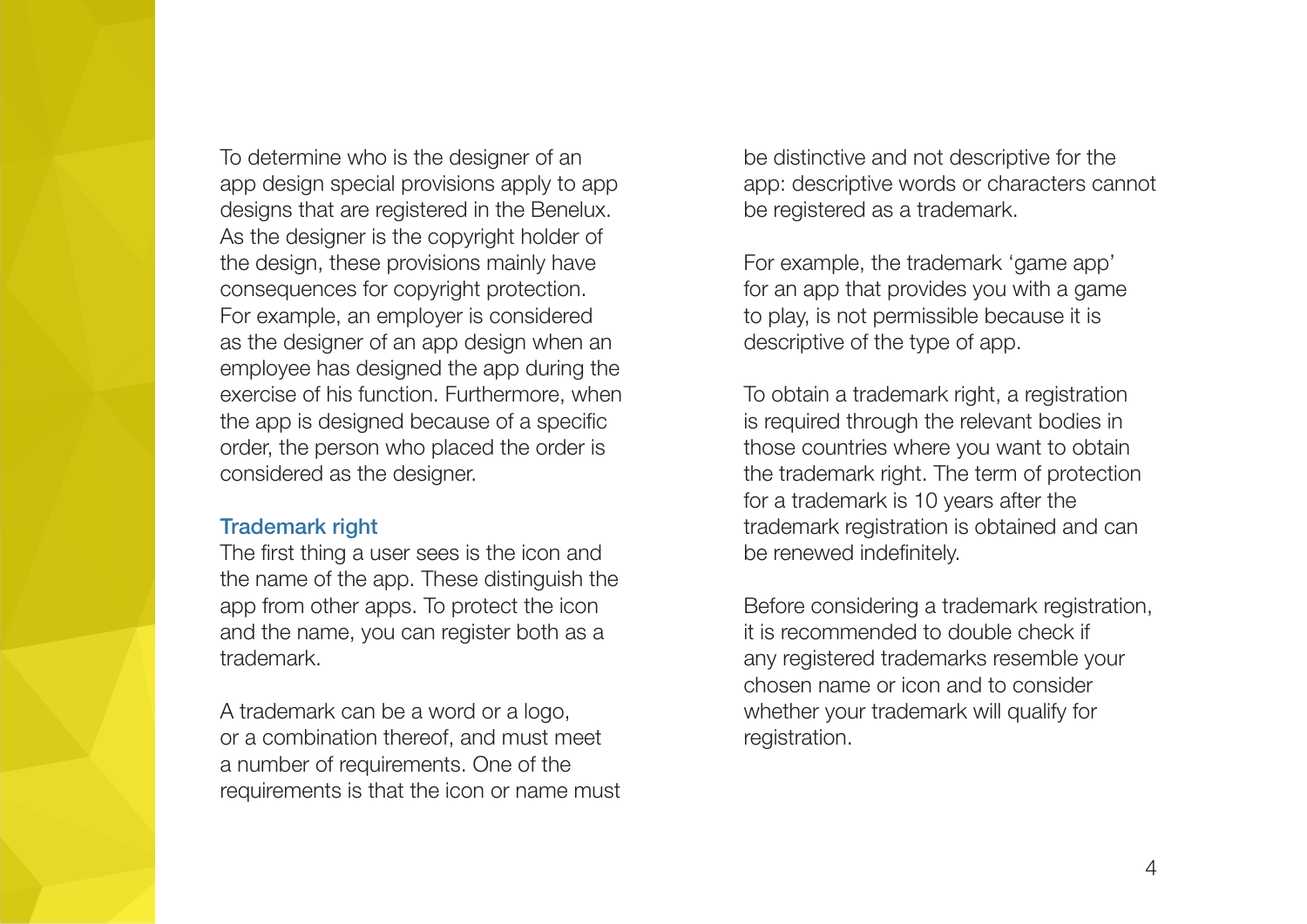#### **Patent right**

A patent is a way to protect an invention. In general, a patent can only be obtained if the invention is 'new', involves an inventive item and can be applied in the industrial field. In short the item must be so innovative that it is not obvious to the 'expert'. Under certain conditions it is possible to apply for a patent for app software if such software constitutes a technical improvement to a physical product (e.g. smartphone or tablet).

A patent must be applied for through the relevant bodies in the countries in which you want to obtain the patent. Before filing the patent application, the app must not have been made publicly available Therefore, secrecy of the invention before the patent registration is necessary. The term of protection for a patent is a maximum of 20 years.

#### Database right

The content of the app can be a database. According to the Dutch Database Act,

a database is a collection of works, data or other unrelated elements that is arranged systematically or methodically. An example of a database is Marktplaats.nl.

Database rights can protect database contents. Database protection does not require registration, but it does require a substantial investment to have been made. Obtaining, controlling or presenting the content must have taken a qualitative or quantitative substantial investment from the producer.

If such substantial investments have been made, the database right provides protection from copying the content and the acquisition and the provision of the content or part of the content of the database with an own front-end (search screen).

Accordingly, as the producer of a database you can take action against any third party that incorporates a certain part of the content or all of the content in another app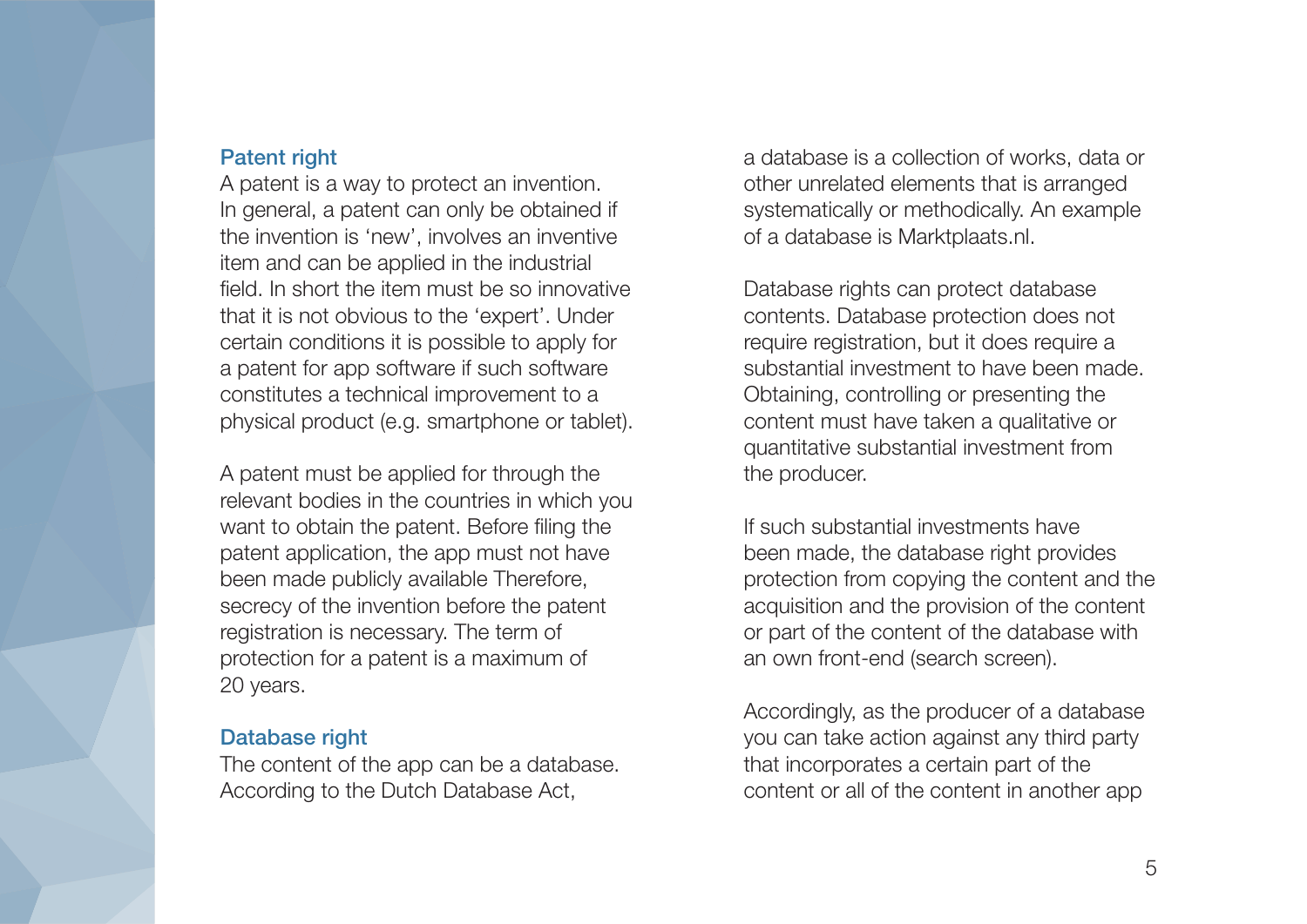(or website), or against any third party that offers an app (or website), which makes it possible to search the database of the producer and shows search results in its own front-end. The term of protection for a database is 15 years and can be renewed if the database is changed substantially.

#### Trade name right

A trade name right arises if you run a business or part of a business under a certain name. Registration of a trade name is not required. A trade name right exists automatically where a business is run under a trade name.

Existing trade names may play a role in the name that is chosen for an app. In general, it is recommended that the name chosen for the app does not closely resemble an existing trade name, as this could cause confusion. For example, if the name of your app closely resembles the trade name of a company that develops apps.

#### Trade secrets

A trade secret is business information or valuable know-how that you do not want to become known to everyone. An example of this is a certain algorithm from which the app obtains its functionality.

A trade secret can be protected if the information is "secret", the information has "commercial value" and "reasonable measures" have been taken to keep that information secret. To protect a trade secret, you must make agreements about the confidentiality of that information with the people who have access to it. These agreements are usually recorded in a non-disclosure agreement.

# Privacy and electronic communication

When developing an app you will also need to consider the privacy of its users. The General Data Protection Regulation ("GDPR") has been in force since 25 May 2018, but privacy is also regulated in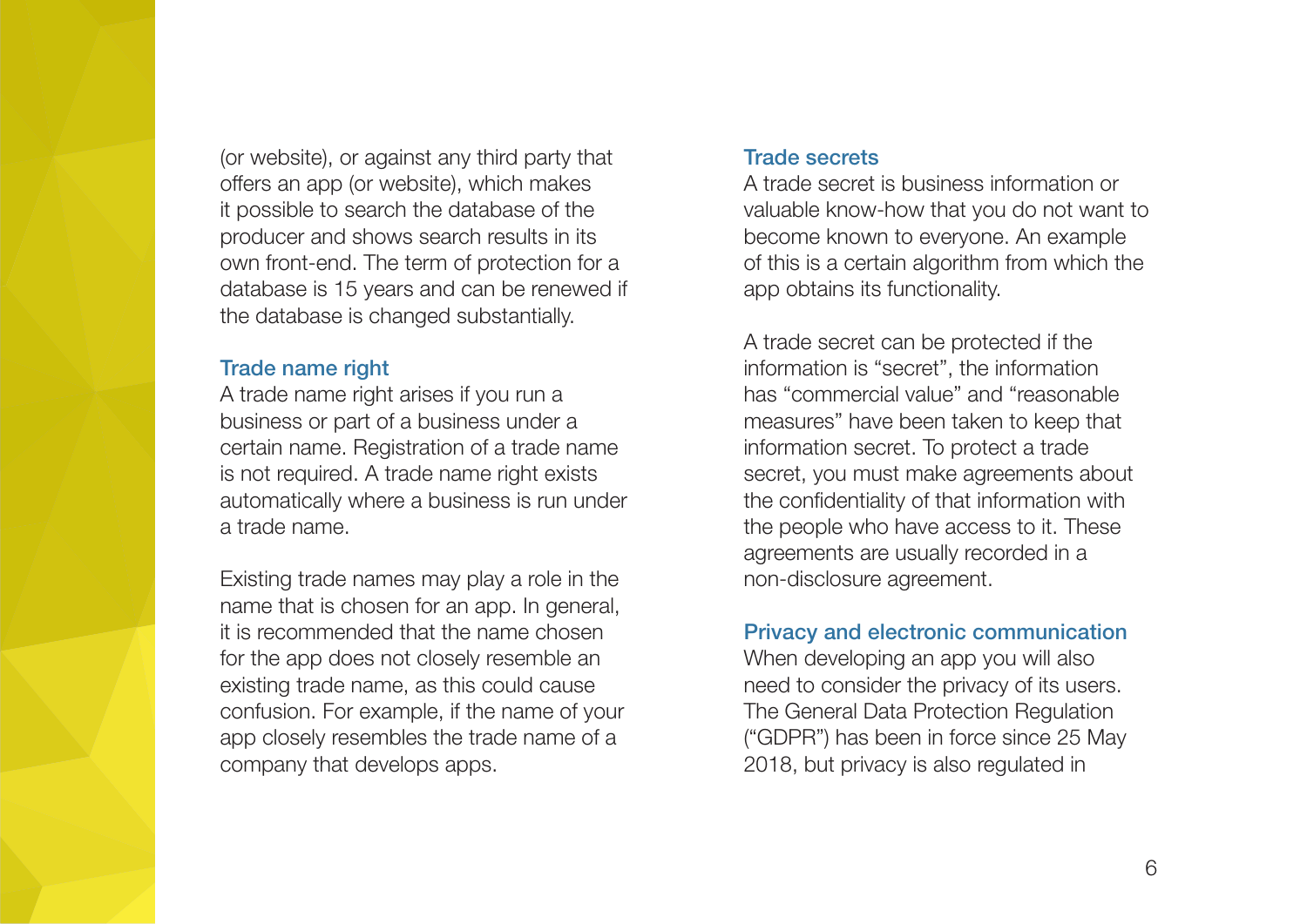other specific legislation and regulations, such as the specific rules for electronic communication. Depending on the type of app and its functionality, personal data of users will be processed, or data may be stored on users' devices, such as a pc, laptop, smartphone or tablet and the associated privacy laws and regulations apply.

When installing an app or using the functionalities of an app, the user can allow access to personal data, such as private contacts, photos or location. Therefore, it is important to consider in advance the desired functionalities of the app and the necessary personal data of potential users. Users must be informed clearly about the personal data they must provide or to which they must give access, as well as about the data that will be stored on the users' devices by means of cookies. Furthermore, without a user's consent it is unlawful to share his personal data with any third party.

#### Unlawful act

When a new app is being developed, the direct imitation of an app belonging to another party might be unlawful. This might be the case when the app is almost identical to the appearance (icon or interface) of an existing app, which results in confusion.

# **Agreements**

More than one party may be involved in the development of an app. For instance, one party may come up with the idea, the other takes care of the graphics, and a third writes the program. Clear agreements regarding the ultimate ownership of the app are therefore essential. Such agreements could, for example, be included in an employment contract or in an assignment contract.